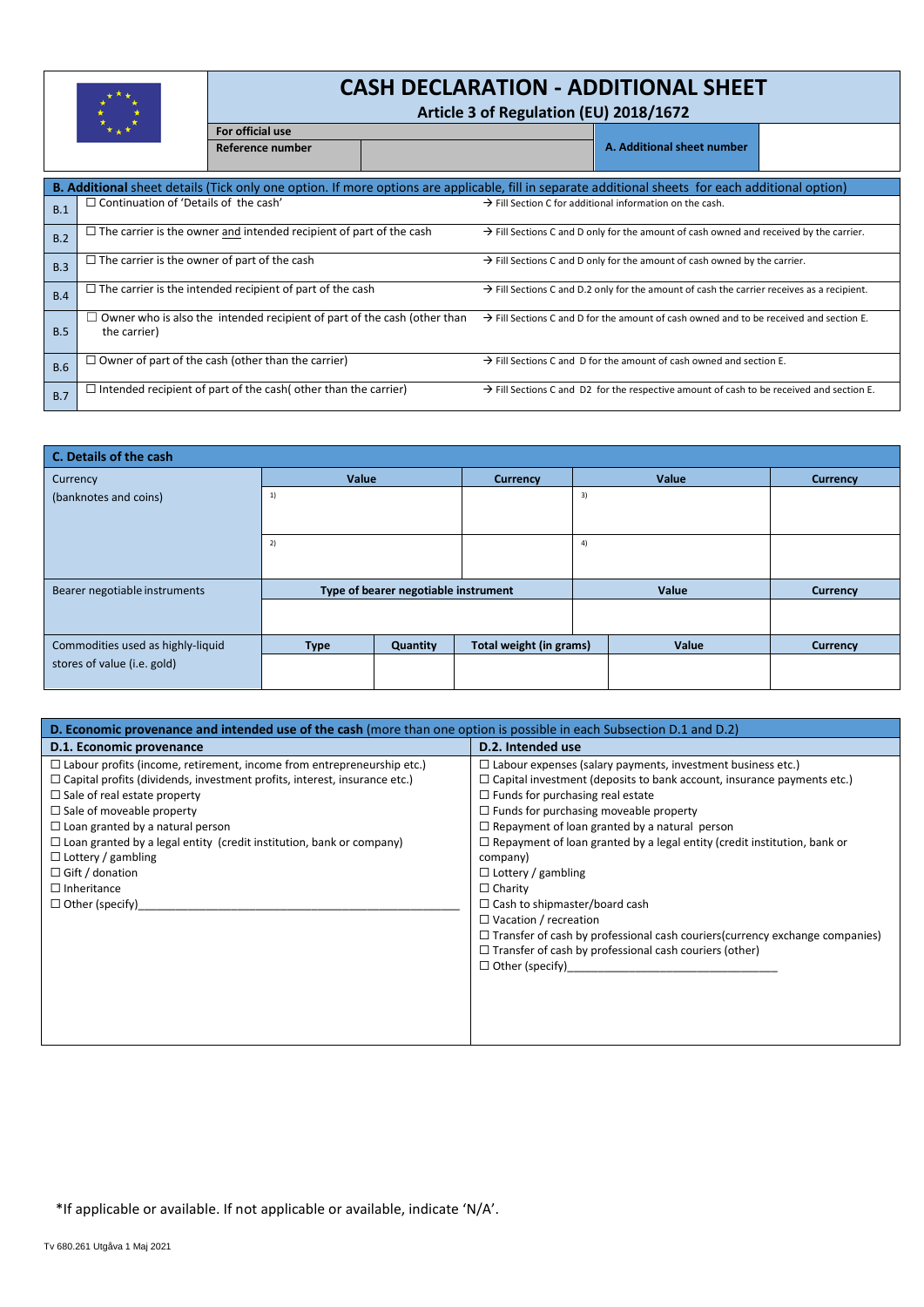| <b>E. Persons involved</b>                      |                                 |              |                                                                                                             |                                       |                                                                             |        |                          |  |         |  |
|-------------------------------------------------|---------------------------------|--------------|-------------------------------------------------------------------------------------------------------------|---------------------------------------|-----------------------------------------------------------------------------|--------|--------------------------|--|---------|--|
| E.1. $\Box$ Natural person                      | E.2. $\Box$ Legal person        |              |                                                                                                             |                                       |                                                                             |        |                          |  |         |  |
| First name(s)                                   |                                 |              |                                                                                                             |                                       | <b>Name</b>                                                                 |        |                          |  |         |  |
| Last name(s)                                    |                                 |              |                                                                                                             |                                       | Registration number                                                         |        |                          |  |         |  |
| Gender                                          | $\square$ male<br>$\Box$ female | $\Box$ other |                                                                                                             |                                       | Name of register                                                            |        |                          |  |         |  |
| <b>DD</b><br><b>MM</b><br>YYYY<br>Date of birth |                                 |              |                                                                                                             |                                       | Registration country                                                        |        |                          |  |         |  |
| Place of birth<br>(country/town)                | town<br>country                 |              |                                                                                                             | VAT identification number*            |                                                                             |        |                          |  |         |  |
| ID document                                     | $\Box$ passport                 |              | $\square$ ID card<br>$\Box$ other(specify)                                                                  |                                       | <b>Economic Operators Registration</b><br>and Identification (EORI) number* |        |                          |  |         |  |
| ID document number                              |                                 |              |                                                                                                             | <b>Address</b><br>Street* and number* |                                                                             | street |                          |  | number  |  |
| Country of issue                                |                                 |              |                                                                                                             | Town                                  |                                                                             |        |                          |  |         |  |
| Date of issue                                   | DD<br><b>MM</b>                 | YYYY         |                                                                                                             |                                       | Postal / ZIP code*                                                          |        |                          |  |         |  |
| Nationality                                     |                                 |              |                                                                                                             |                                       | Country                                                                     |        |                          |  |         |  |
| Personal identification number*                 |                                 |              | Telephone number*                                                                                           |                                       |                                                                             |        |                          |  |         |  |
| <b>Address</b><br>Street* and number*           | street                          |              |                                                                                                             | number                                | Email address*                                                              |        |                          |  |         |  |
| Town                                            |                                 |              |                                                                                                             |                                       | F. Signature                                                                |        |                          |  |         |  |
| Postal / ZIP code*                              |                                 |              | I certify that this additional sheet is an integral part of the cash<br>declaration whereto it is attached. |                                       |                                                                             |        |                          |  |         |  |
| Country                                         |                                 |              |                                                                                                             |                                       | Signature                                                                   |        |                          |  |         |  |
| Telephone number*                               |                                 |              |                                                                                                             |                                       |                                                                             |        |                          |  |         |  |
| Email address*                                  |                                 |              |                                                                                                             |                                       | Name of the signee:                                                         |        |                          |  |         |  |
|                                                 |                                 |              |                                                                                                             |                                       | <b>Date</b>                                                                 | DD     | <b>YYYY</b><br><b>MM</b> |  |         |  |
|                                                 |                                 |              |                                                                                                             |                                       | Place                                                                       | town   |                          |  | country |  |